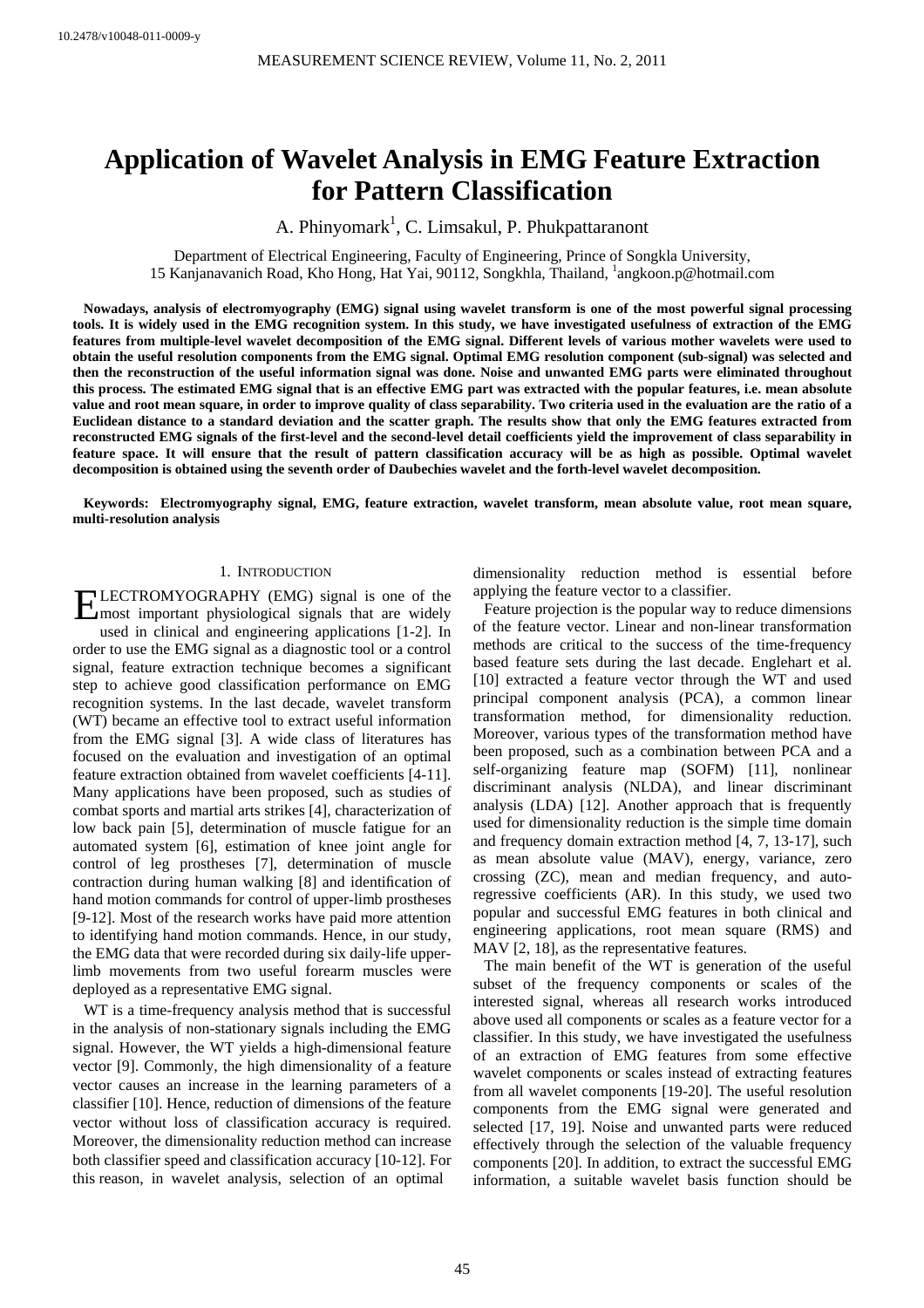addressed [21-22]. Various wavelet functions with different levels of wavelet decomposition were evaluated.

The scatter graph of the features in space and the statistical measurement method, namely the ratio of a Euclidean distance to a standard deviation index (RES) were used as the evaluation tools [23]. The results of this study will show the usefulness of the extraction of EMG features with some optimal frequency components that is generated from the WT method. The improvement of class separability in feature space of the EMG features is shown. As a result, this leads to the increase in recognition accuracy.



Fig.1. Six daily-life upper-limb motions (a) wrist flexion (b) wrist extension (c) hand close (d) hand open (e) forearm pronation (f) forearm supination [24].



Fig.2. Two muscle placements of right forearm (top) flexor carpi radialis muscle (bottom) extensor carpi radialis longus muscle.

# 2. MATERIAL & METHODS

# *A. EMG signal acquisition and experiments*

In this section, we describe our experimental procedure for recording the EMG data. The representative EMG signals used in this study were extracted from six daily-life upperlimb movements and two forearm muscle channels. A volunteer was asked to perform the six upper-limb motions including wrist flexion (wf), wrist extension (we), hand close (hc), hand open (ho), forearm pronation (fp), and forearm supination (fs) as shown in Fig.1. The EMG signals were recorded from two forearm muscles, flexor carpi radialis muscle (CH1) and extensor carpi radialis longus muscle (CH2), on the right forearm of the volunteer by two pairs of surface electrodes (3M red dot 25 mm foam solid gel) as shown in Fig.2. The electrodes were separated from each other by 20 mm. A band-pass filter of 10-500 Hz bandwidth and an amplifier with 60 dB gain were used. The sampling frequency was set at 1000 Hz using a 16 bit A/D converter (NI, DAQCard-6024E). In the experiment, ten datasets were collected for each motion. The window size of EMG samples was set to 256 ms for a real-time constraint of an engineering application that the response time should be less than 300 ms [10].



Fig.3. Discrete wavelet transform decomposition tree from the decomposition level 4.



Fig.4. The procedure of an extraction of the EMG features from wavelet coefficients and reconstructed EMG signals.

#### *B. Wavelet transform and feature extraction methods*

Wavelet transform method is divided into two types: discrete wavelet transform (DWT) and continuous wavelet transform (CWT). DWT was selected in this study because of the concentration in real-time engineering applications [1-2]. DWT is a technique that iteratively transforms an interested signal into multi-resolution subsets of coefficients. Like the conventional time-frequency analysis, the DWT transforms the EMG signal with a suitable wavelet basis function (WF). Therefore, the WF plays a key role in the multi-resolution analysis. In this study, we investigated the usefulness of the multi-resolution analysis through studying of the EMG features with different scales and local variations and also the elimination of the undesired frequency components. In addition, the selection of an optimal WF is proposed.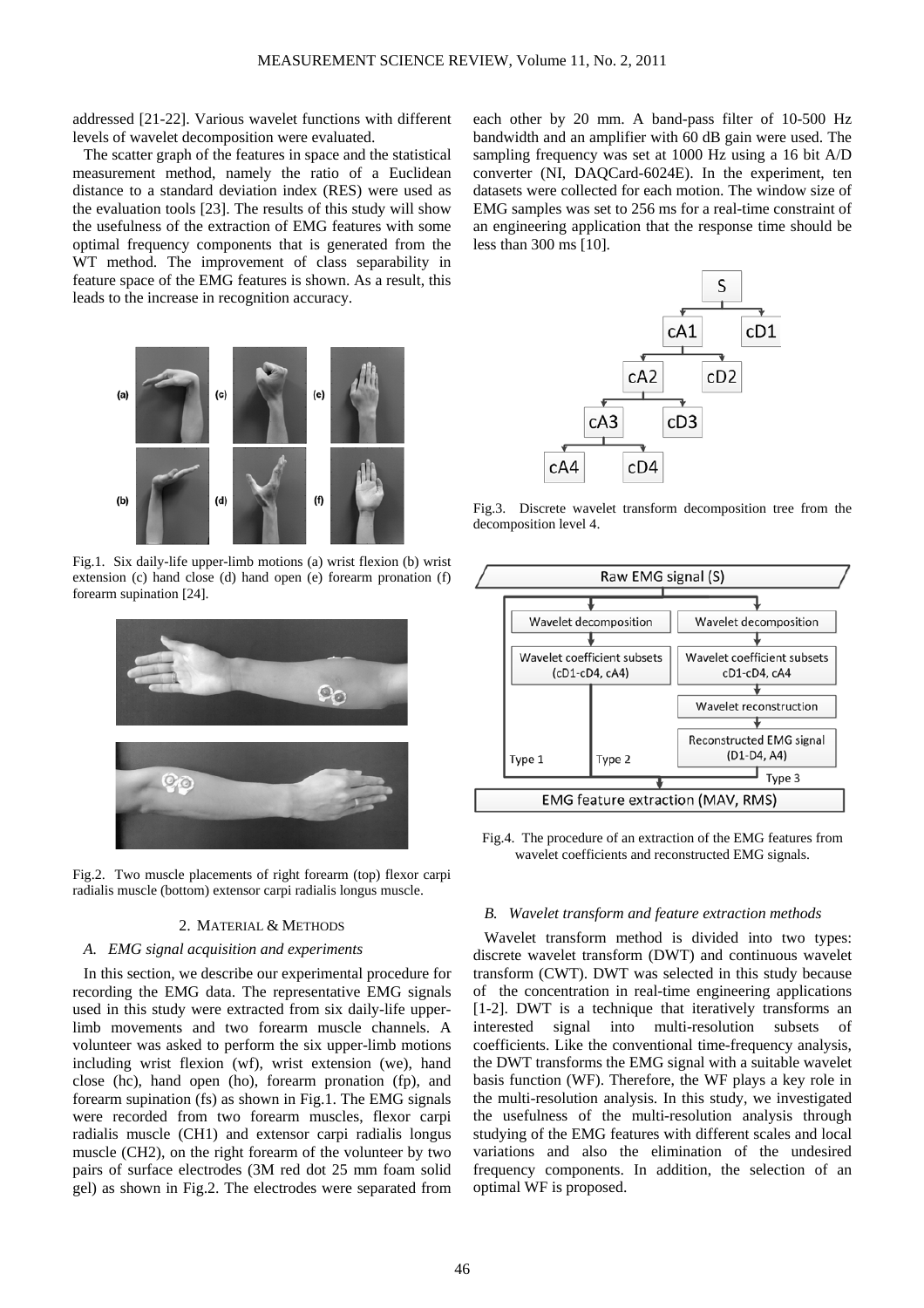The original EMG signal (S) is passed through a low-pass filter and a high-pass filter (coefficients of filters depend on WF type) to obtain an approximation coefficient subset (cA1) and a detail coefficient subset (cD1) at the first level. In order to obtain the multiple-resolution subsets, repetitious transformation is done. This process is repeated until the desired final level is obtained. In this study, four levels of decomposition are selected as shown in Fig.3. In the EMG analysis, four levels of wavelet decomposition show better performance than the other levels in a lot of literatures [19, 21]. Finally, this generates the coefficient subsets of the level 4 approximation (cA4) and the level 1, 2, 3, 4 details (cD1, cD2, cD3, and cD4), respectively. Moreover, each coefficient subset can be reconstructed to obtain an effective EMG signal part. Reconstruction of a signal is done by using the inverse wavelet transform. Generally, the inverse transform is performed by using the coefficients of all the components of the final-level decomposition, that is the fourth-level approximation and the first four levels of detail (cA4, cD1, cD2, cD3, and cD4). However, in this study, we define the reconstructed EMG signal by the inversion of subset dependence. For example, in order to obtain the estimated signal from approximation coefficient subset only, the reconstructed EMG signal (A4) is inversed by using the coefficients of the fourth-level approximation (cA4) only. Therefore, we will obtain the reconstructed EMG signals, namely A4, D4, D3, D2, and D1 that are reconstructed from cA4, cD4, cD3, cD2, and cD1, respectively. However, the optimal wavelet function is dependent on the type of interested applications. Some good wavelet functions that are suitable for EMG signal analysis are shown in one of our previous works [21]. Seven mother wavelets are selected to be evaluated in this study. There are the second and the seventh orders of Daubechies wavelet (db2 and db7), the forth and the fifth orders of Coiflet wavelet (coif4 and coif5), the fifth order of Symlets wavelet (sym5), the fifth order of BioSplines wavelet (bior5.5), and the second order of ReverseBior wavelet (rbio2.2).

After that, the wavelet coefficient subsets (cD1-cD4, cA4) and the reconstructed EMG signals (D1-D4, A4) were extracted from their features with six hand movements and two muscle channels. In this study, the popular and successful features called MAV and RMS are selected. However, in the experiments we found that the MAV and RMS features gave the same trend on the results. Moreover, MAV feature is better than RMS feature in the class separability point of view [23]. Therefore, in this paper, only results of the MAV feature were discussed in the later section. The definition of MAV feature is defined as

$$
MAV = \frac{1}{N} \sum_{n=1}^{N} |x_n|,
$$
 (1)

where  $x_n$  represents the  $n^{\text{th}}$  sample of the EMG signal (S) or the wavelet coefficients subsets (cD1-cD4, cA4) or the reconstructed EMG signals (D1-D4, A4) in a window segment and *N* denotes the length of EMG signal windowsegment ( $N = 256$  in this study). The procedure of the above explanation is shown in Fig.4. The comparison of class

separability in each type is discussed to find the suitable EMG subset.

#### *C. Evaluation criteria*

In evaluating performance of the EMG features, class separability viewpoint is a central criterion. The good quality in class separability viewpoint means that the result of misclassification will be as low as possible. In other words, maximum separation between classes is obtained and minimum of the variation in subject experiment is reached. In this study, we used two evaluation criteria, called the scatter graph and the RES index (statistical measurement method). Generally, the selection of EMG features can be deployed based on either classifier method or statistical measurement index. However, a drawback of an evaluation using classifier is that the evaluation results are dependent on types of the classifier [25]. Hence, in this study, we have proposed the selection of EMG features based on statistical index.

The definition of RES index [23] that was used in this study is as follows. The MAV features in the matrix form can be expressed as

$$
M_{i,j}^k = \begin{bmatrix} m_{1,1}^k & m_{1,2}^k & \dots & m_{1,10}^k \\ m_{2,1}^k & m_{2,2}^k & \dots & m_{2,10}^k \end{bmatrix},
$$
 (2)

where *m* is the MAV value, *i* is the channel number  $(1 \le i \le n)$ I, I=2), *j* is the trial number  $(1 \le j \le J, J=10)$ , and *k* is the motion number ( $1 \le k \le K$ , K=6). Note that the MAV values from each channel of all motions were normalized to be in the range of 0 and 1 which can be expressed as

$$
m_{norm} = \frac{m - \min(m)}{\max(m) - \min(m)}.
$$
 (3)

The average of MAV values of each channel can be given by

$$
\overline{\mathbf{X}}_i^k = \begin{bmatrix} \overline{x}_1^k \\ \overline{x}_2^k \end{bmatrix},\tag{4}
$$

where

$$
\overline{x}_i^k = \frac{1}{J} \sum_{j=1}^J x_{i,j}^k .
$$
 (5)

The standard deviation of MAV values of each channel can be defined as

$$
\mathbf{S}_i^k = \begin{bmatrix} s_1^k \\ s_2^k \end{bmatrix},\tag{6}
$$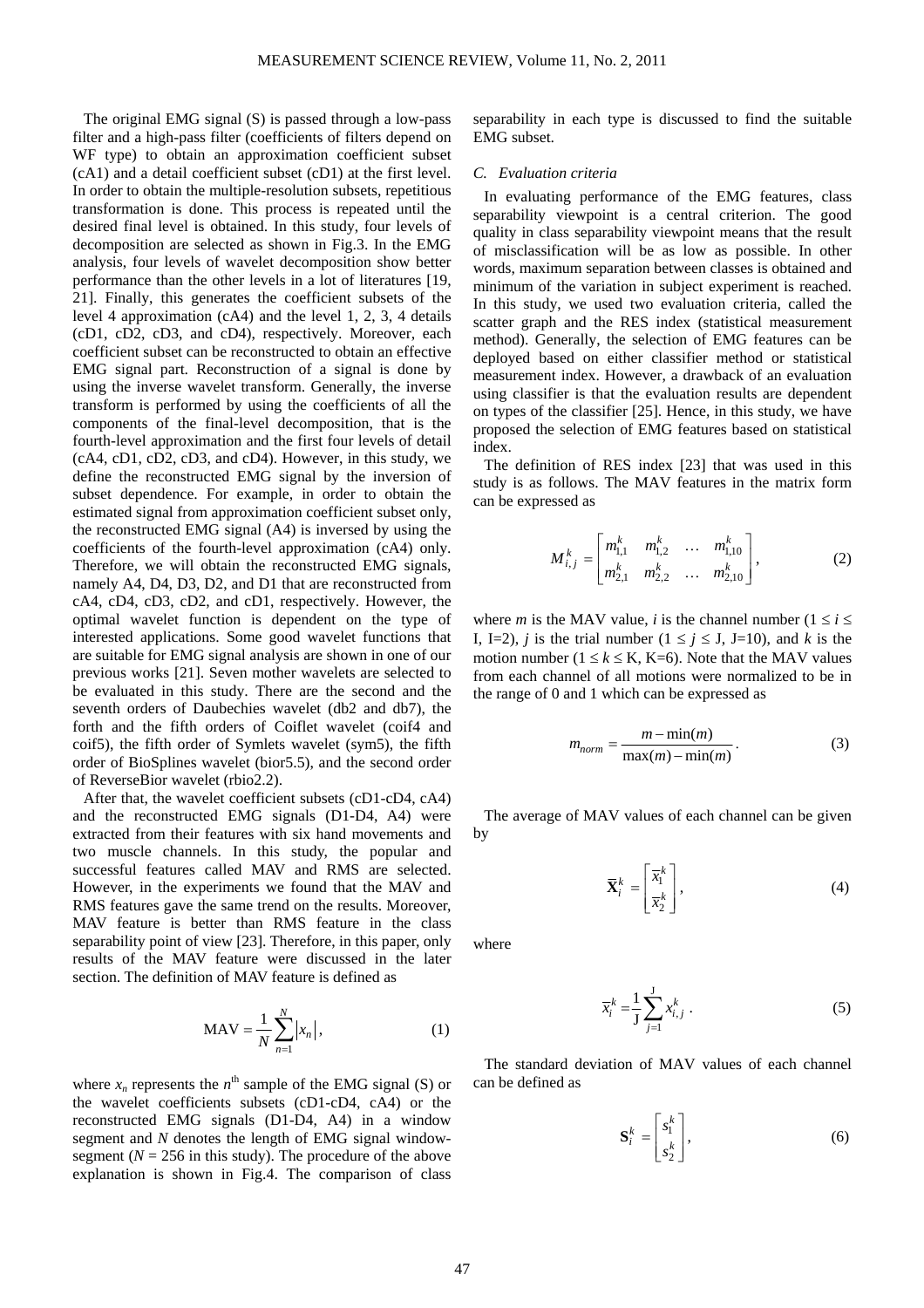where

$$
s_i^k = \sqrt{\frac{\sum_{j=1}^{\mathbf{J}} (x_{i,j}^k - \overline{x}_i^k)^2}{\mathbf{J}}} \tag{7}
$$

The definition of RES index can be expressed as

$$
RES\text{ index} = \frac{ED}{\sigma},\tag{8}
$$

where

$$
\overline{ED} = \frac{2}{K(K-1)} \sum_{p=1}^{K-1} \sum_{q=p+1}^{K} \sqrt{(\overline{x}_1^p - \overline{x}_1^q)^2 + (\overline{x}_2^p - \overline{x}_2^q)^2},
$$
(9)

$$
\overline{\sigma} = \frac{1}{IK} \sum_{i=1}^{I} \sum_{k=1}^{K} s_i^k , \qquad (10)
$$

and  $p$  and  $q$  are motion numbers (1=wf, 2=we, 3=hc, 4=ho, 5=fp, and 6=fs). In addition, the *ED* is the distance between co-ordinates of a pair of clusters *p* and *q* in n-dimensional Euclidean space, and  $\sigma$  is the dispersions of clusters *p* and  $q$ . This index uses the Euclidean distance as a distance function and uses the standard deviation as a dispersion measure.

# 3. RESULTS AND DISCUSSION

# A. EMG signal and wavelet decomposition

Example signals computed from three approaches that are d escribed in Fig.4 are shown in Fig.5.The db7 wavelet with 4 levels of wavelet decomposition was used in the example. In Fig.5(a), the signals obtained from the raw EMG signal (Type I) and the reconstructed EMG signals at different multi-resolution levels (Type III) are presented and the signals between the raw EMG signal (Type I) and the wavelet coefficient subsets at different multi-resolution levels (Type II) are presented in Fig.5(b). Generally, in most types of natural signal, the low frequency components (i.e. the cA4 and the A4) are the most important part [26]. They can be used as the identity of its signal, whereas high frequency components (the cD1-cD4, the D1-D4) can be assumed as noises.

However, for the EMG signal, we can observe from F ig.5(a) and 5(b) that the low frequency component (cA4 and A4) contains indirect correspondence and contains the irrelevant low resolution background; whereas we found that the signals at the first and the second decomposition levels (cD1 and cD2) and reconstruction levels (D1 and D2) are similar to the original signal (S). It remains the trend (appropriate to the low frequency contents) of the EMG information and removes the fluctuation (unwanted the high frequency components) of interference. So the signals (cD1, cD2, D1, and D2) are the effective EMG information parts.



Fig.5. Example of the EMG signal using wavelet multi-resolution analysis with db7 wavelet and 4 levels decomposition and reconstruction (a) raw EMG signal (S) and the reconstructed EMG signals (D1-D4, A4) of hc from CH1 (b) EMG signal (S) and the wavelet coefficient subsets (cD1-cD4, cA4) of hc from CH1.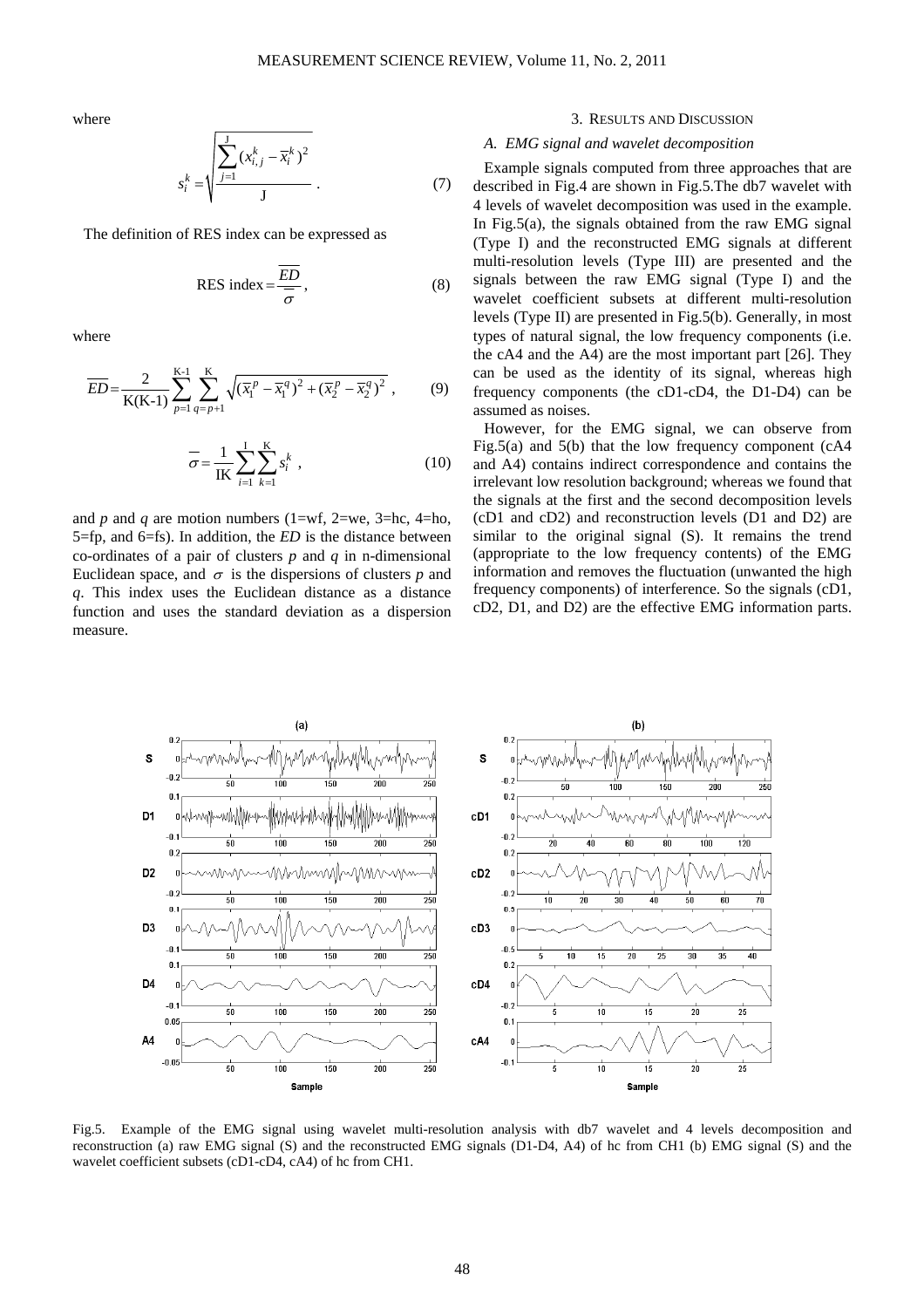

Fig.6. The scatter plots of MAV feature calculated from (a) raw EMG signal (S) (b) reconstructed EMG signal from cD1 (D1) (c) reconstructed EMG signal from cD2 (D2) (d) reconstructed EMG signal from cD3 (D3) (e) reconstructed EMG signal from cD4 (D4) (f) reconstructed EMG signal from cA4 (A4) - with six hand movements and two muscle channels (CH1 – X axis, CH2 – Y axis).

×hc \* ho ■ we ♦ wf ● fp ☆ fs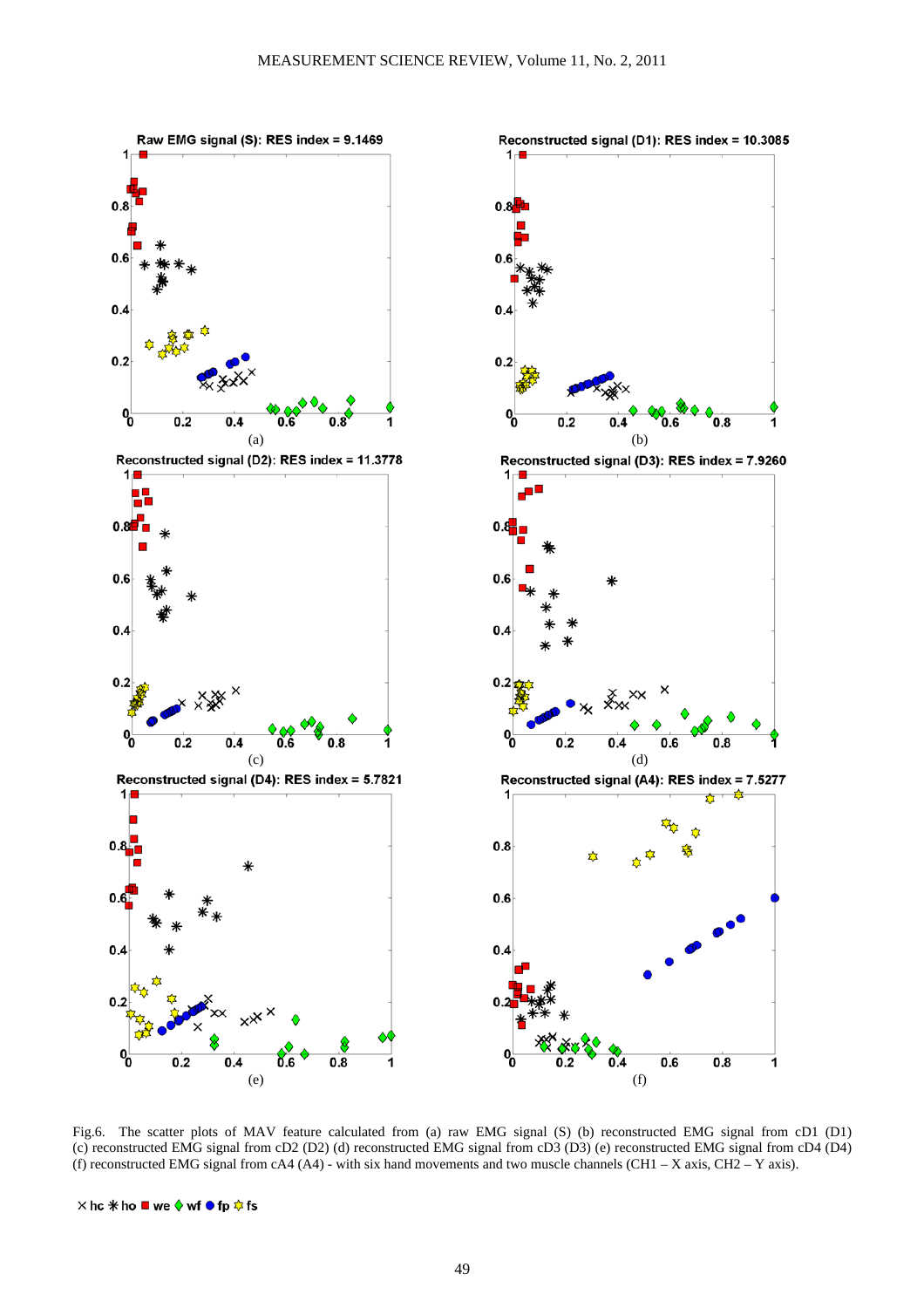

Fig.7. The comparison between the scatter plots of MAV feature calculated from (a) reconstructed EMG signal from wavelet's detail coefficient level 1 (D1) and (b) wavelet's detail coefficient subset at level 1 (cD1) (CH1 – X axis, CH2 – Y axis).

× hc \* ho ■ we ♦ wf ● fp  $\dot{\mathbf{v}}$  fs

# *B. Scatter graphs C. RES index*

To demonstrate the performance of the EMG feature extraction computed from each sub-signal, which is described in the above section in class separability point of view, the scatter graphs between the MAV features extracted from two muscle channels and six upper-limb movements were shown to present the distance between two scatter groups and the variation of features in the same group. Fig.6(a) shows the scatter plot of the MAV extracted from the raw EMG signal (S), which indicates the clear separation in data points from each motion with a small degree of variation in the same group. In Fig.6(b-c), scatter plots of the MAV extracted from the reconstructed EMG signals (D1 and D2) show clearly separation and compactness. It means that the EMG feature vector obtained from these signals can yield a good classification result from the classifier. In Fig.6(d-e), scatter plots of the MAV features obtained from the reconstructed EMG signals (D3 and D4) show that the patterns of each motion have a little more fluctuation compared with the patterns of feature obtained from the original EMG signal (S) and the reconstructed EMG signals (D1 and D2). In addition, scatter plot of the MAV feature computed from the reconstructed EMG signal (A4) has a poor class separability compared with the others.

Furthermore, comparison of class separability of the MAV features extracted from the reconstructed EMG signal and extracted from the wavelet's coefficient subset is shown in Fig.7. We found that the trend of classification performance in each level of both types is similar. However, the classification performance of reconstructed EMG signals from wavelet's coefficient is always slightly superior to the classification performance of wavelet's coefficient subsets.

To confirm the class separability performance, we used the RES index to indicate the quality of separation. It is used as a quantitative confirmation for the observation of the scatter graphs. In Fig.8, it confirmed that RES indices of the MAV from the detail coefficients of the first level and the second level (cD1, cD2, D1, and D2) achieved the improvement in class separability in feature space compared with the RES indices of the MAV from the original signal (S). Moreover, better performance in classification of EMG feature extracted from the reconstructed EMG signals (D1 and D2) over the EMG feature extracted from the wavelet coefficient subsets (cD1 and cD2) is shown. On the other hand, the classification performances of other cases (cD3, cD4, cA4, D3, D4 and A4) are inferior to that of the original signal  $(S)$ .

The results that we have discussed above are based on a fixed wavelet filter. Through Figs.9 and 10, comparisons of seven wavelet functions in order to find the optimal one have been shown. In Fig.9, RES indices from the reconstructed EMG signal D1 show that the rbio2.2 wavelet is the best mother wavelet. It is better than the others by about 0.6, and in Fig.10, the RES indices from the reconstructed EMG signal D2 show that the db7 wavelet is the best wavelet function.

We found that the classification performance obtained from wavelet decomposition level 2, D2, is greater than the classification performance obtained from wavelet decomposition level 1, D1. Thus, we can summarize that the best classification performance can be obtained by using the reconstructed EMG signal from the wavelet's detail coefficient level 2, D2, with the db7 wavelet and the forth decomposition levels.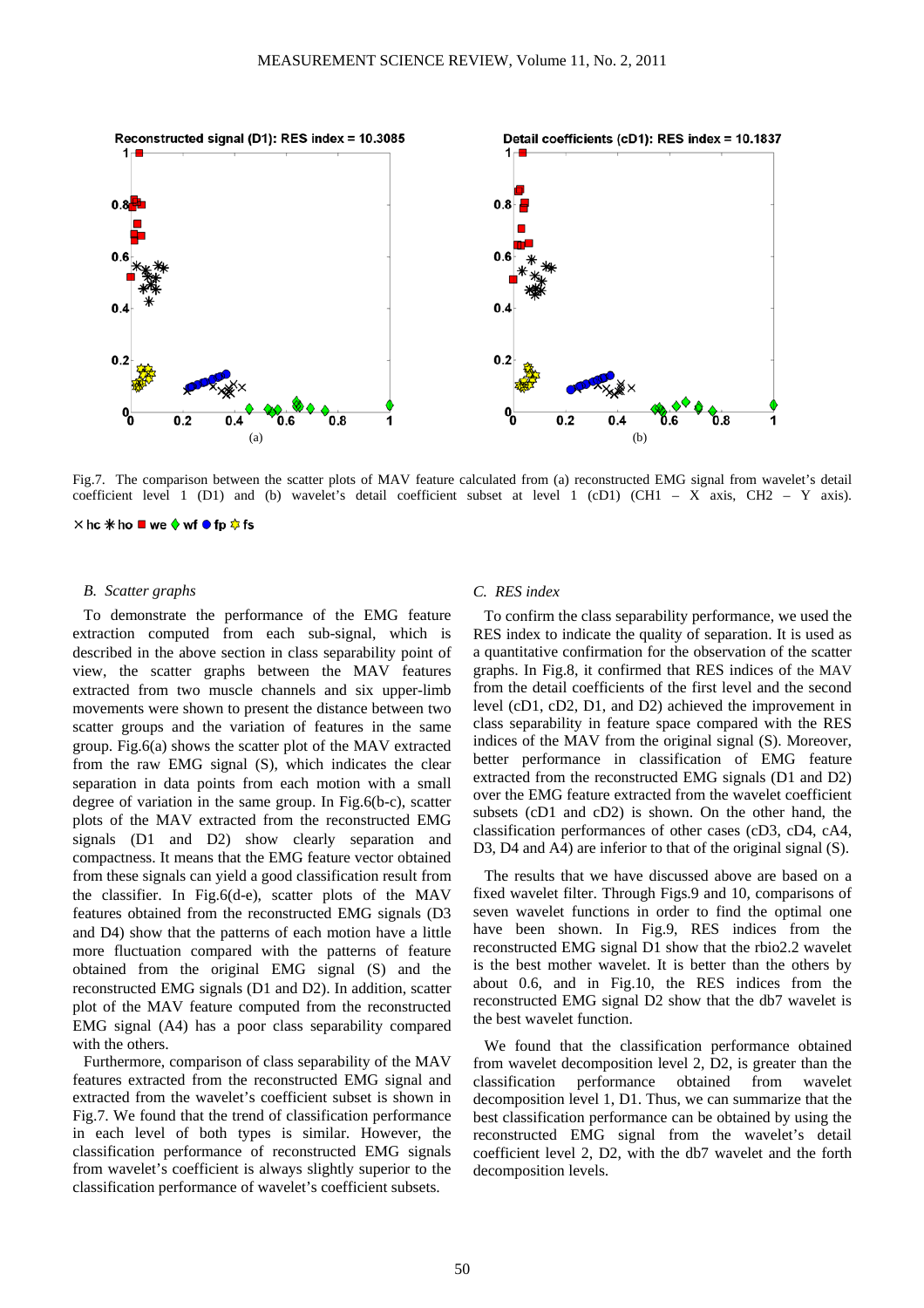

Fig.8. Bar plot of RES index of MAV feature with raw signal (S), different coefficient subsets (cD1-cD4, cA4) and different reconstructed EMG signals (D1-D4, A4) using db7 wavelet.



Fig.9. Bar plot of RES index of MAV feature from seven mother wavelets based on the reconstructed signal of details level 1 (D1).



Fig.10. Bar plot of RES index of MAV feature from seven mother wavelets based on the reconstructed signal of details level 2 (D2).

# *D. Usefulness of feature extracted from sub-signal*

As we have mentioned in the introduction section, the main benefit of the WT method is the generation of a useful subset of the frequency components, but previous research studies have used all subsets of the frequency components as a feature vector for a classifier. In this study, we have proposed to use some effective subsets instead of using all subsets. The useful resolution components from the EMG signal were generated and selected through the experiments and we found that from the forth decomposition levels, the reconstructed EMG signals from the first level and the second level of detail coefficients are suitable for an extraction of EMG features. On the other hand, other subsets contain noise and unwanted EMG parts, thus extraction of EMG feature from those subsets does not improve the classification ability. Hence, in the future works, we recommend to extract the EMG feature from the reconstructed EMG signals from the first level and the second level of detail coefficients instead of using all wavelet subsets. It does not only improve the classification accuracy but also decreases the computational time due to a reduction in sub-signals.

In future works, evaluation of the estimated EMG signals from the detail coefficient (D1 and D2) with other kinds of the dimensionality reduction method should be employed, such as linear and nonlinear transformation methods (e.g. PCA, SOFM, NLDA, LDA) and time domain and frequency domain feature methods (e.g. energy, ZC, AR). In addition, to confirm the recognition result, the classification accuracy obtained from the classifiers should be done.

# 4. CONCLUSIONS

The usefulness of the successful EMG features extracted from multiple-level decompositions of the EMG signal has been investigated in this paper. The optimal EMG resolution components were selected. As a result, the beneficial EMG information was obtained with a noise-free environment. By evaluations with the RES index, the results show that only EMG signals that were estimated from the detail coefficients of the first level and the second level yield the improving of the class separability. It ensures that the result of the classification accuracy will be as high as possible. The suitable mother wavelet and decomposition level are the seventh order of Daubechies wavelet and the fourth decomposition levels, respectively. The investigation results of this paper can be widely used in a wide class of clinical and engineering applications.

#### ACKNOWLEDGMENT

This work was supported in part by the Thailand Research Fund through the Royal Golden Jubilee Ph.D. Program (Grant No. PHD/0110/2550), and in part by NECTEC-PSU center of excellence for rehabilitation engineering and Faculty of Engineering, Prince of Songkla University.

#### **REFERENCES**

- [1] Canal, M.R. (2010). Comparison of wavelet and short time Fourier transform methods in the analysis of EMG signals. *J. Med. Syst.,* 34 (1), 91-94.
- [2] Oskoei, M.A., Hu, H. (2007). Myoelectric control systems - a survey. *Biomed. Signal Process. Control*., 2 (4), 275-294.
- [3] Pauk, J. (2008). Different techniques for EMG signal processing. *J. Vibroeng.,* 10 (4), 571-576.
- [4] Neto, O.P., Marzullo, A.C.D. (2009). Wavelet transform analysis of electromyography Kung Fu strikes data. *J. Sports Sci. Med.,* 8 (CSSI 3), 25-28.
- [5] Kumar, S., Prasad, N. (2010). Torso muscle EMG profile differences between patients of back pain and control. *Clin. Biomech.,* 25 (2), 103-109.
- [6] Kumar, D.K., Pah, N.D., Bradley, A. (2003). Wavelet analysis of surface electromyography to determine